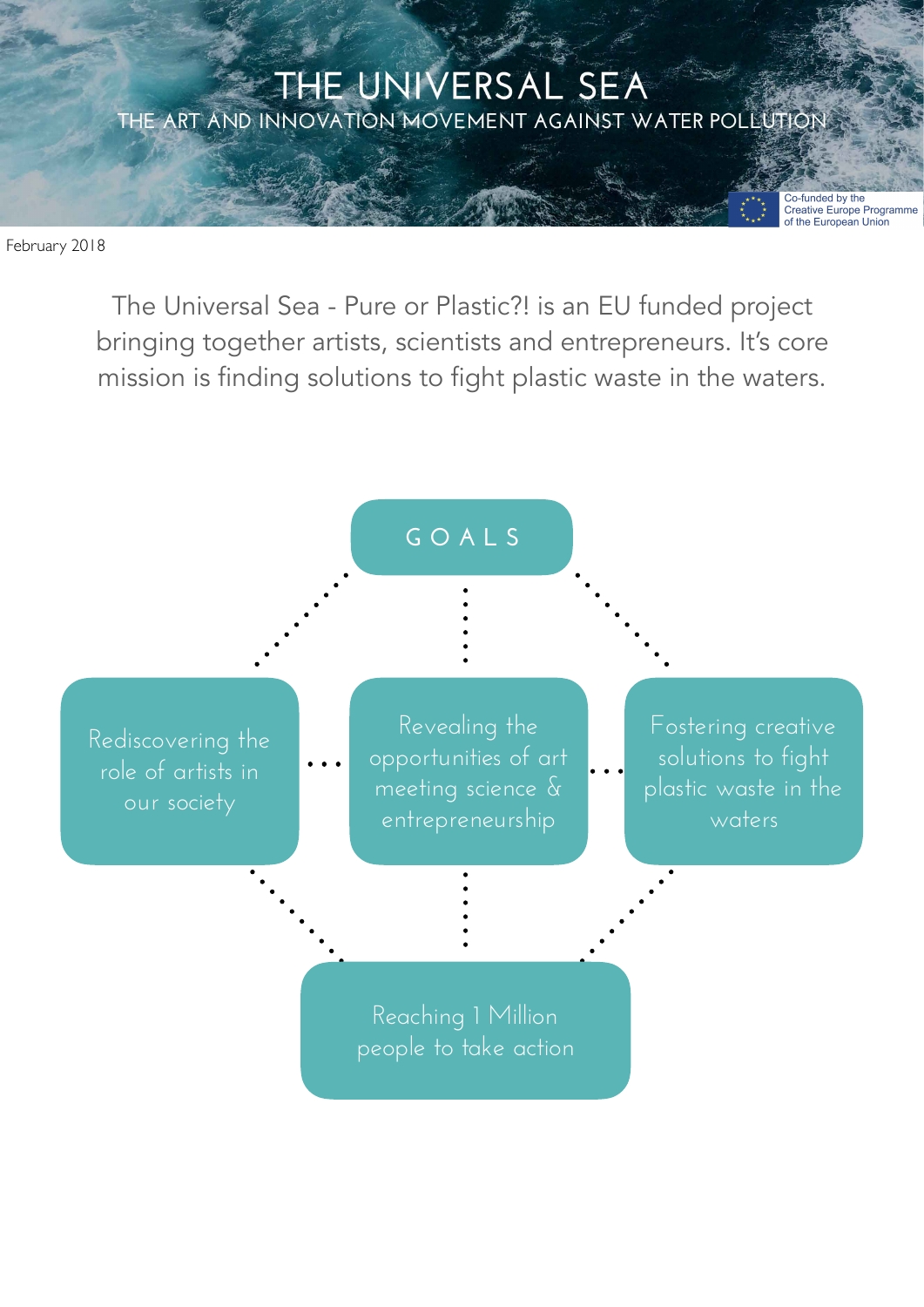

*Image above: Detail of the Top 100 creative submissions to The Universal Sea Open Call running from October - December 2017.*

# We know the facts, but now it's time to act!

Artists play an important role in our project sensitising people and moving them on an emotional level. We believe that art can be the catalyst for change and can trigger the spark for action while entrepreneurship and science enable long-term success.

Through a worldwide Open Call we reached out to creatives around the globe, whose artworks deal with water in the Anthropocene; the human impact on the environment. We received more than 250 applications, coming from 38 countries.

By combining the most innovative artistic works chosen by an international jury, the latest scientific insights and the best entrepreneurial know-how we aim at gathering a community of people who foster and develop new technologies to solve plastic dumping in the world.

Our dynamic online platform serves our community by spreading ideas, actions, and solutions. It works as a hub and network for change-makers and enables a wider coverage. Additionally, we have been building a Facebook follower base of like-minded people reaching 40k in just a few months.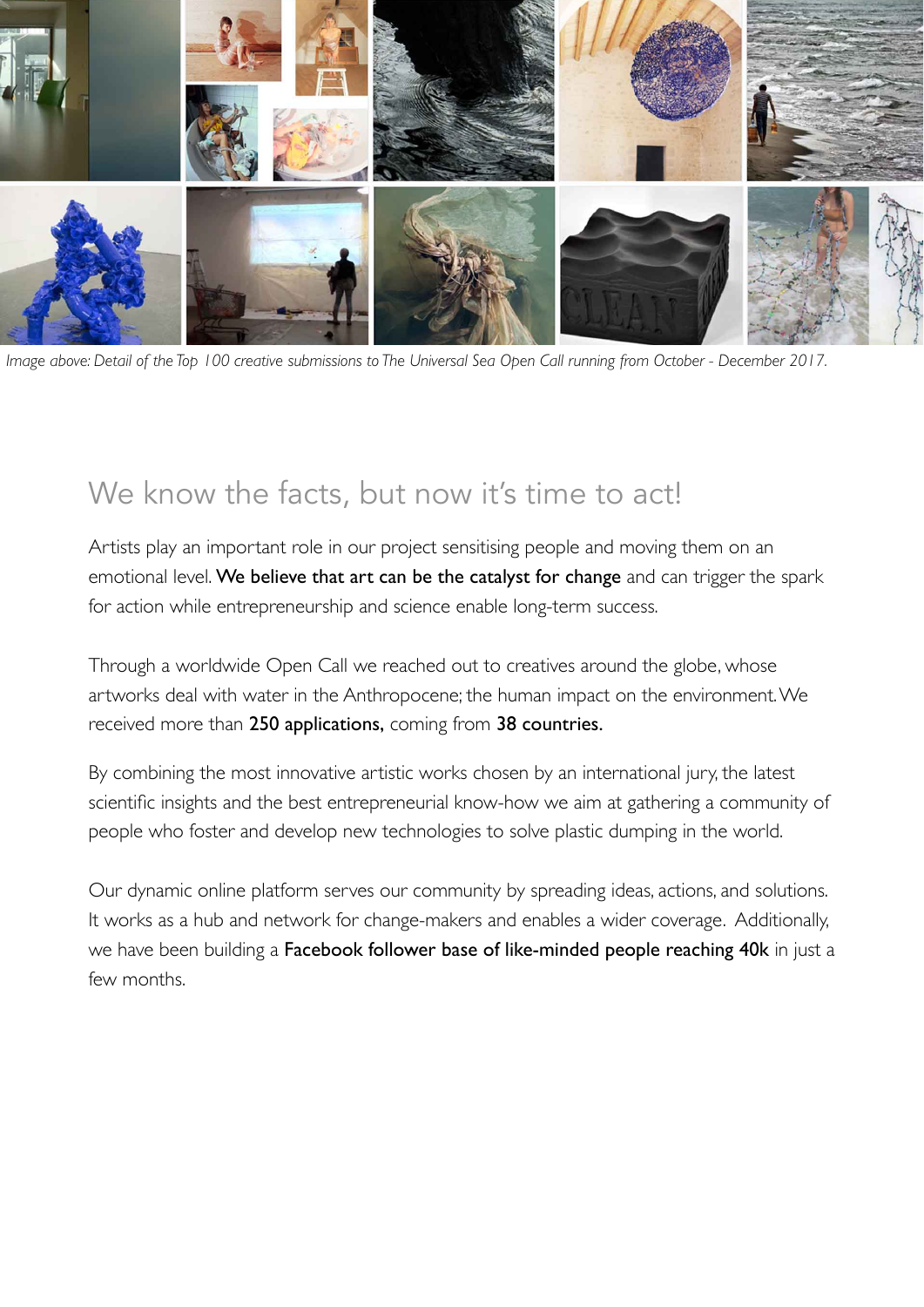

*from left to right: Eulalia Domanowska, Nardine Stybel, Renate Eras, Róza Tekla Szilágyi, Weronika Elertowska, Agnieszka Sekscinska, Prof. Günter Faltin, Viktoria Trosien, Nicole F. Loeser.*

## **Organisers**

Initiated by the *Institute for Art and Innovation*, the project is organised by the [Entrepreneurship Foundation](http://entrepreneurship.de),[The Center of Polish Sculpture and HybridArt Management,](http://www.rzezba-oronsko.pl/EN/) in [cooperation with the EUCC-D](http://www.eucc-d.de/).

Eulalia Domanowska: Director of the Centre of Polish Sculpture in Oronsko and Executive Project Manager at The Universal Sea.

Prof. Günter Faltin: Director of the Foundation for Entrepreneurship and Scientific Lead for Entrepreneurial Design at The Universal Sea.

Weronika Elertowska: Educator at the Centre of Polish Sculpture in Oronsko and Education Lead at The Universal Sea.

Róza Tekla Szilágyi: Curator at Hybridart Management and Project Manager at The Universal Sea.

Agnieszka Sekscinska: Scientific Advisor at the EUCC-PL and Scientific Assistant at The Universal Sea.

Nardine Stybel: Managing Director at the EUCC-D and Scientific Advisor at The Universal Sea.

Renate Eras: Quality Manager Expert at The Universal Sea

Viktoria Trosien: Project Lead and Scientist for Entrepreneurial Design at The Universal Sea/ Foundation for Entrepreneurship.

Nicole F. Loeser: Curator at the Centre of Polish Sculpture in Oronsko and Creative Lead at The Universal Sea.

**Contact** [www.universal-sea.org](http://www.universal-sea.org)

[team@universal-sea.org](mailto:team@universal-sea.org)

Tag us with #TheUniversalSea #PureOrPlastic